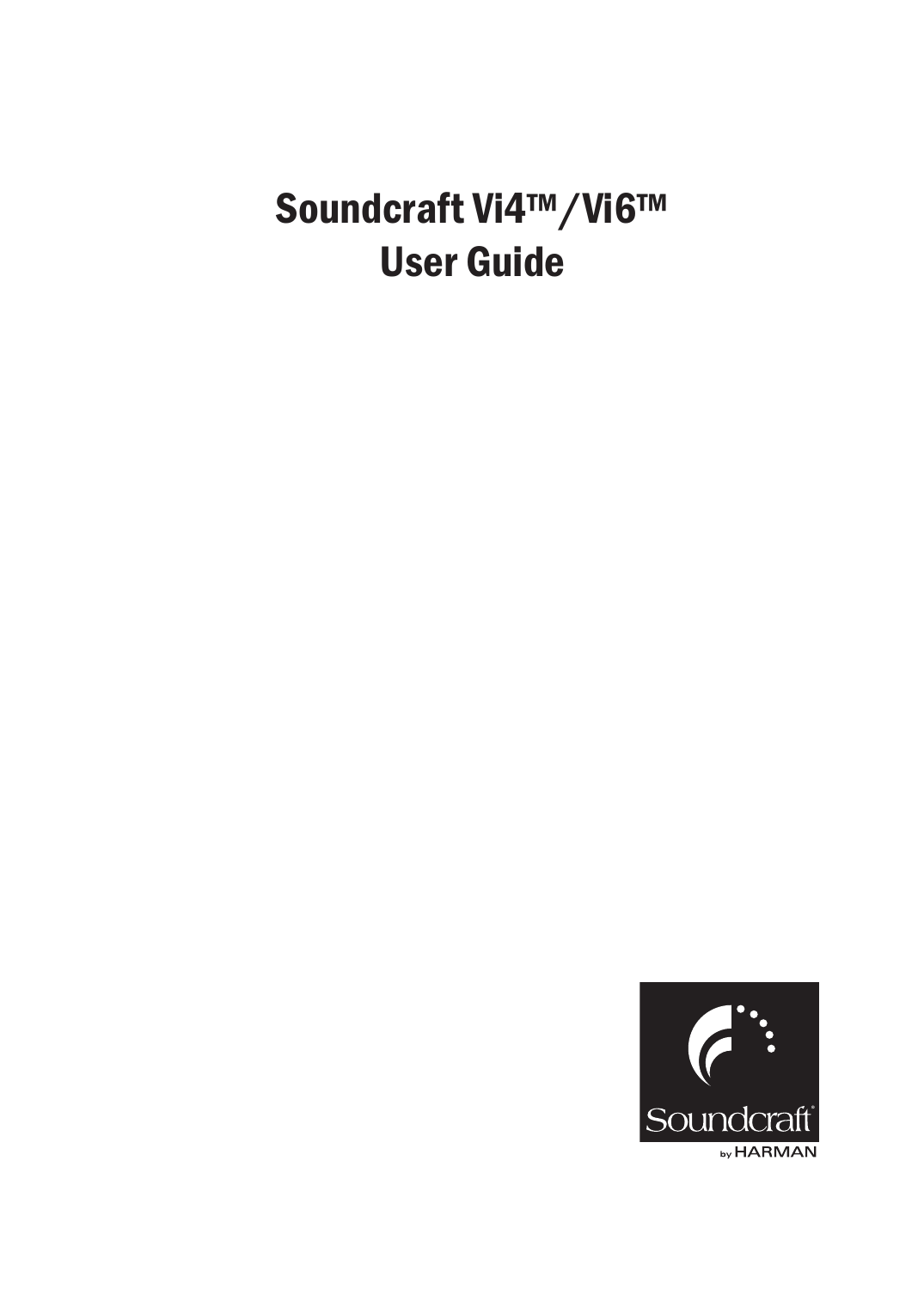#### IMPORTANT Please read this manual carefully before using your mixer for the first time.



This equipment complies with the EMC directive 2004/108/EC and LVD 2006/95/EC

This product is approved to safety standards IEC 60065:2001 (Seventh Edition) +A1:2005 EN60065:2002 +A11:2008 UL60065-03 CAN/CSA-E60065-03

And EMC standards EN55103-1: 1996 (E2) EN55103-2: 1996 (E2)

Warning: Any modification or changes made to this device, unless explicitly approved by Harman, will invalidate the authorisation of this device. Operation of an unauthorised device is prohibited under Section 302 of the Communications act of 1934, as amended, and Subpart 1 of Part 2 of Chapter 47 of the Code of Federal Regulations.

NOTE: This equipment has been tested and found to comply with the limits for a Class B digital device, pursuant to Part 15 of the FCC Rules. These limits are designed to provide reasonable protection against harmful interference in a residential installation. This equipment generates, uses and can radiate radio frequency energy and, if not installed and used in accordance with the instructions, may cause harmful interference to radio communications. However, there is no guarantee that interference will not occur in a particular installation. If this equipment does cause harmful interference to radio or television reception, which can be determined by turning the equipment off and on, the user is encouraged to try to correct the interference by one or more of the following measures:

\* Reorient or relocate the receiving antenna

\* Increase the separation between the equipment and the receiver

\* Connect the equipment into an outlet on a circuit different from that to which the receiver is connected.

\* Consult the dealer or an experienced radio/TV technician for help

#### For further details contact

Harman International Industries Ltd, Cranborne House, Cranborne Road, Potters Bar, Hertfordshire EN6 3JN, UK Telephone +44(0) 1707 665000 Fax +44 (0)1707 660742 email: soundcraft@harman.com

© Harman International Industries Ltd. 2010. All rights reserved Parts of the design of this product may be protected by worldwide patents.

Part No. Part No. ZM0346-01 Issue4 E&OE September 2010

Soundcraft is a trading division of Harman International Industries Ltd. Information in this manual is subject to change without notice and does not represent a commitment on the part of the vendor. Soundcraft shall not be liable for any loss or damage whatsoever arising from the use of information or any error contained in this manual.

No part of this manual may be reproduced, stored in a retrieval system, or transmitted, in any form or by any means, electronic, electrical, mechanical, optical, chemical, including photocopying and recording, for any purpose without the express written permission of Soundcraft.



Harman International Industries Limited Cranborne House, Cranborne Road, Potters Bar, Hertfordshire, EN6 3JN, UK Tel: +44 (0)1707 665000 Fax: +44 (0)1707 660742 http://www.soundcraft.com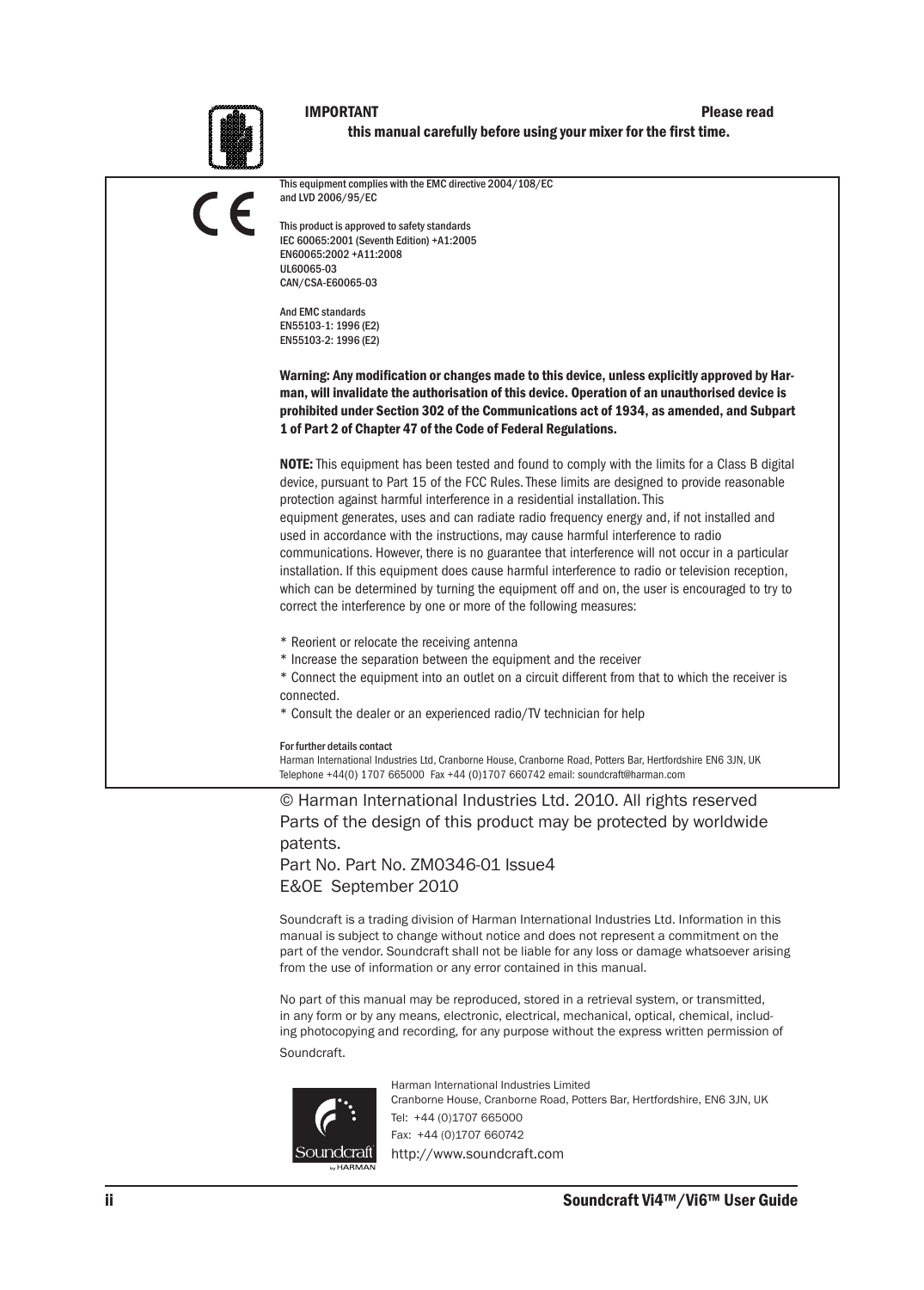# **Contents**

| <b>INTRODUCTION</b>                                           | $01 - 1$ |
|---------------------------------------------------------------|----------|
|                                                               |          |
|                                                               |          |
|                                                               |          |
|                                                               |          |
|                                                               |          |
|                                                               |          |
|                                                               |          |
|                                                               |          |
|                                                               |          |
|                                                               |          |
|                                                               |          |
|                                                               |          |
|                                                               |          |
|                                                               |          |
|                                                               |          |
|                                                               |          |
|                                                               |          |
| <b>SYSTEM COMPONENTS</b>                                      | $02 - 1$ |
|                                                               |          |
|                                                               |          |
|                                                               |          |
|                                                               |          |
|                                                               |          |
|                                                               |          |
| $ZZ - 6$                                                      |          |
|                                                               |          |
|                                                               |          |
|                                                               |          |
|                                                               |          |
|                                                               |          |
|                                                               |          |
|                                                               |          |
|                                                               |          |
|                                                               |          |
|                                                               |          |
| <b>CONNECTING THE PARTS OF THE SYSTEM</b>                     |          |
|                                                               |          |
| <b>CONNECTING THE PARTS OF THE SYSTEM</b>                     |          |
|                                                               |          |
|                                                               |          |
| <b>OPERATION OVERVIEW</b>                                     | $03 - 1$ |
|                                                               |          |
|                                                               |          |
|                                                               |          |
|                                                               |          |
|                                                               |          |
| VISTONICS II™ KNOBS …………………………………………………………………………………………… 03 -3 |          |
|                                                               |          |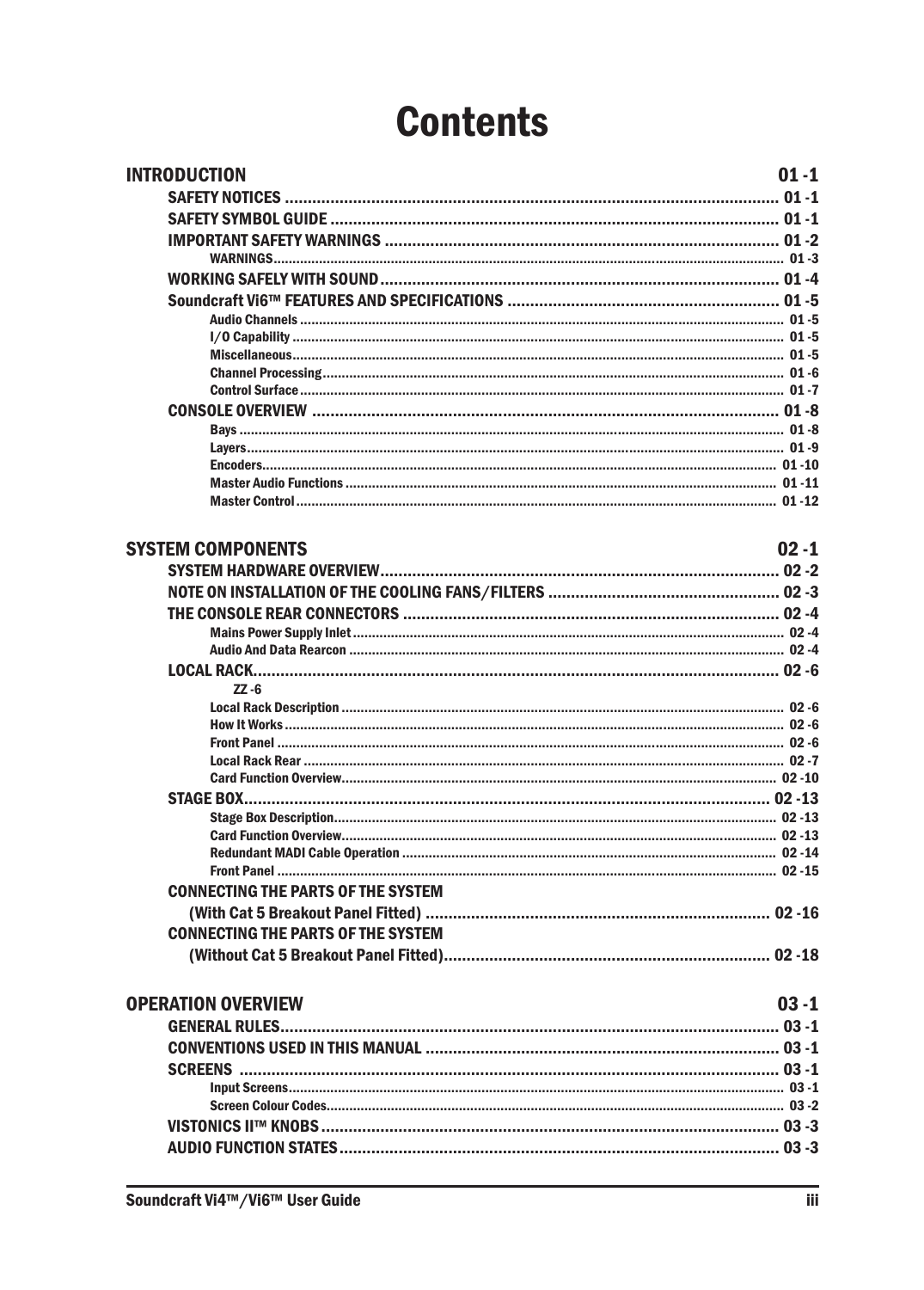| <b>INPUT</b> | $04 - 1$ |
|--------------|----------|
|              |          |
|              |          |
|              |          |
|              |          |
|              |          |
|              |          |
|              |          |
|              |          |
|              |          |
|              |          |
|              |          |
|              |          |
|              |          |
|              |          |
|              |          |
|              |          |
|              |          |
|              |          |
|              |          |
|              |          |
|              |          |
|              |          |
|              |          |
|              |          |
|              |          |
|              |          |
|              |          |
|              |          |
|              |          |
|              |          |
|              |          |
|              |          |
|              |          |
|              |          |
| <b>MKUP</b>  |          |
|              |          |
|              |          |
|              |          |
|              |          |
|              |          |
|              |          |
|              |          |
|              |          |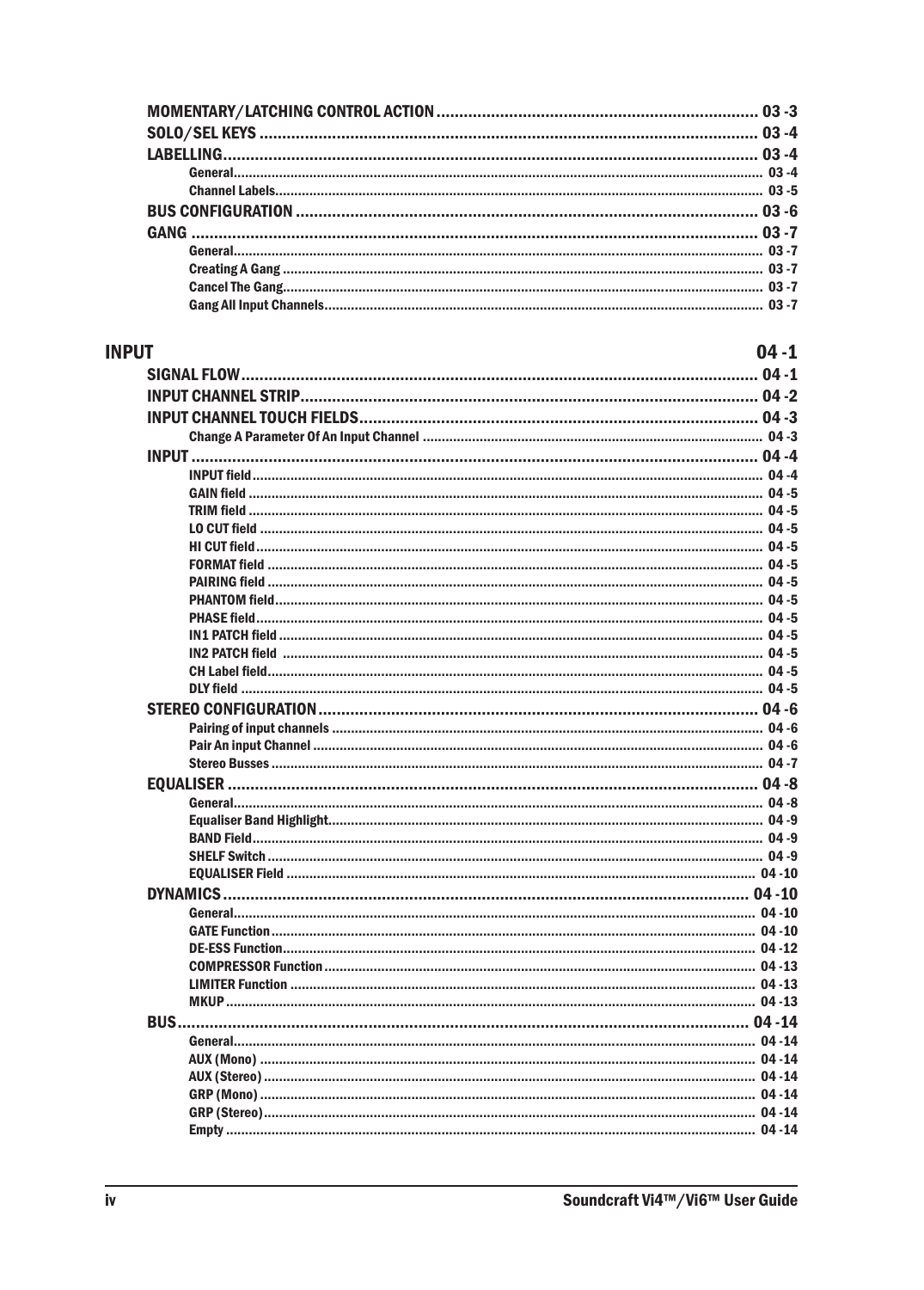| $04 - 19$ |
|-----------|
|           |

### **OUTPUTS**

| <b>PUTS</b> | N5 - 1 |
|-------------|--------|
|             |        |
|             |        |
|             |        |
|             |        |
|             |        |
|             |        |
|             |        |
|             |        |
|             |        |
|             |        |
|             |        |
|             |        |
|             |        |
|             |        |
|             |        |
|             |        |
|             |        |

# **MATRIX**

| TRIX | $06 - 1$ |
|------|----------|
|      |          |
|      |          |
|      |          |
|      |          |
|      |          |
|      |          |

| <b>ENCODERS</b> | $07 - 1$ |
|-----------------|----------|
|                 |          |
|                 |          |
|                 |          |
|                 |          |
|                 |          |
|                 |          |
|                 |          |
|                 |          |
|                 |          |

| LAYERING (STRIP ASSIGNMENT) | $08 - 1$ |
|-----------------------------|----------|
|                             |          |
|                             |          |
|                             |          |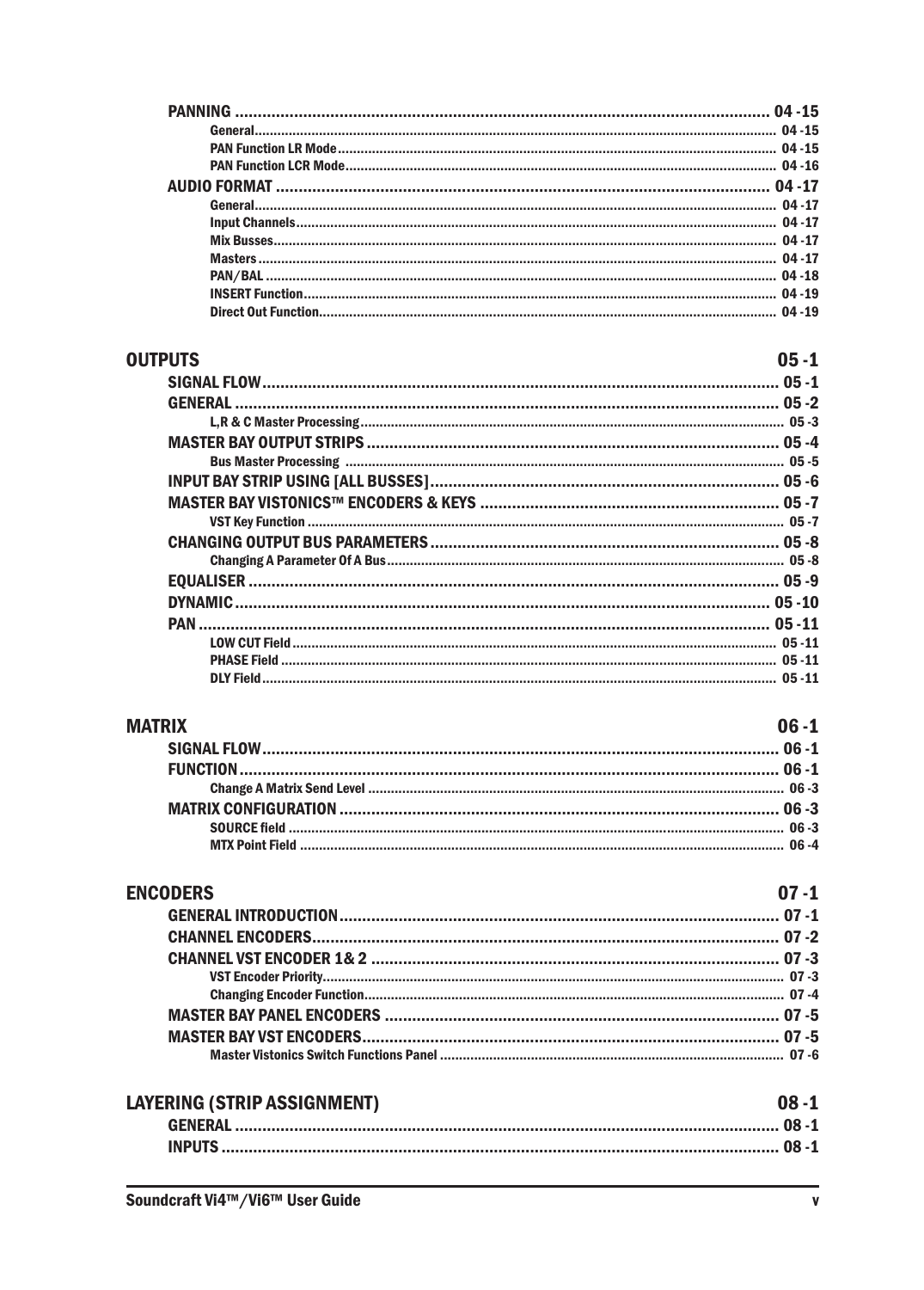### **VCA & MUTE GROUPS**

### $09 - 1$

| <u>a moil anooi J</u> |  |
|-----------------------|--|
|                       |  |
|                       |  |
|                       |  |
|                       |  |
|                       |  |
|                       |  |
|                       |  |
|                       |  |
|                       |  |

### **PATCH SYSTEM**

#### $10 - 1$

| $10 - 8$  |
|-----------|
|           |
|           |
| $10 - 11$ |
|           |

| <b>MONITORING</b> |
|-------------------|
|                   |
| <b>FUNCTION</b>   |
|                   |
|                   |
|                   |
|                   |
|                   |
|                   |
|                   |
|                   |
|                   |
|                   |
|                   |
|                   |
|                   |
|                   |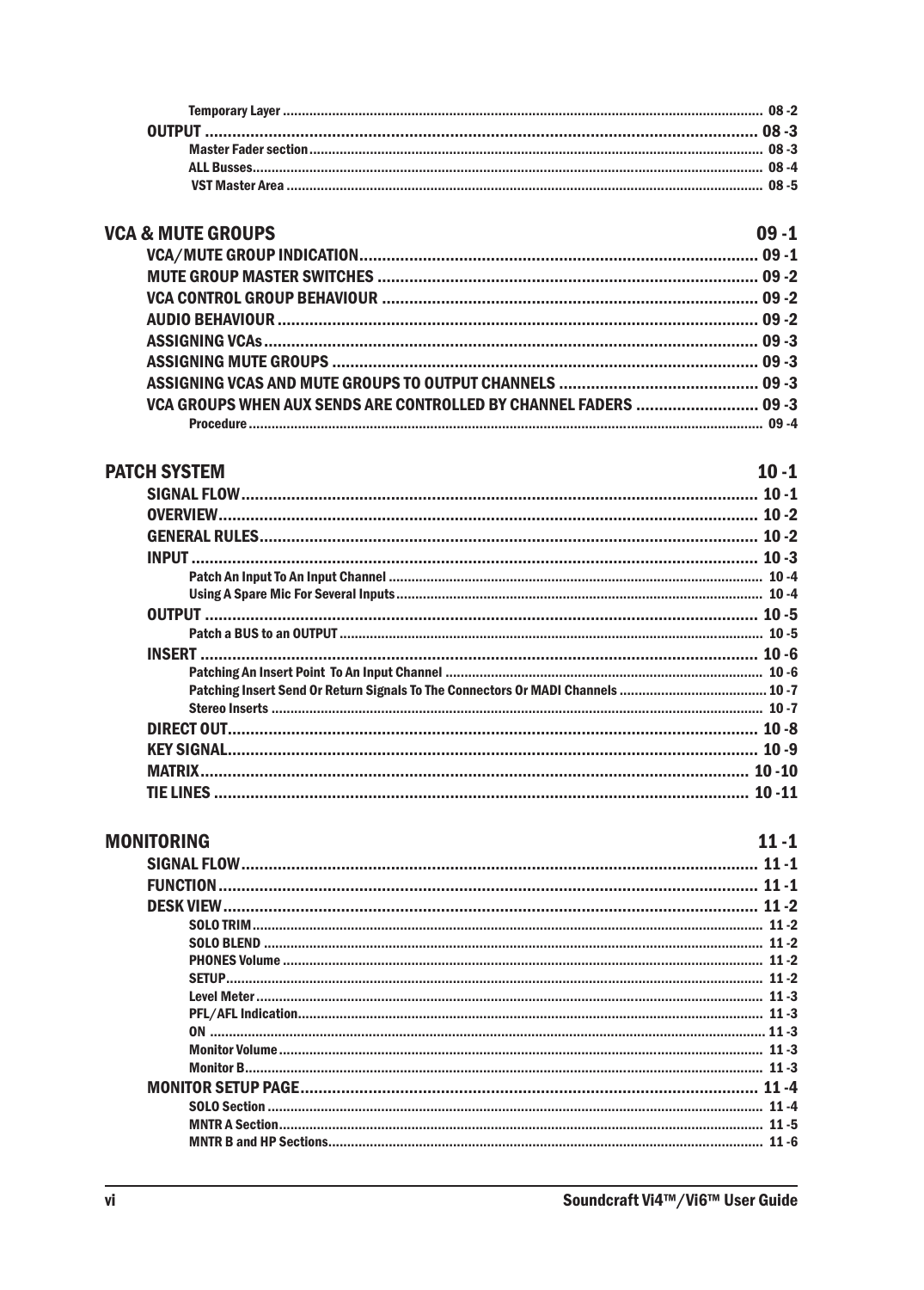## **TALKBACK & OSCILLATOR**

## $12 - 1$

# **METERING**

| ERING | $13 - 1$ |
|-------|----------|
|       |          |
|       |          |
|       |          |
|       |          |
|       |          |
|       |          |
|       |          |
|       |          |
|       |          |

# **MAIN MENU**

| <b>IN MENU</b> |          |
|----------------|----------|
|                |          |
|                |          |
|                | $14 - 1$ |
|                |          |
|                |          |
|                |          |
|                |          |
| FX             |          |
|                |          |
| 10G            |          |
|                |          |
|                |          |
|                |          |
|                |          |
|                |          |
|                |          |
|                |          |
|                |          |
|                |          |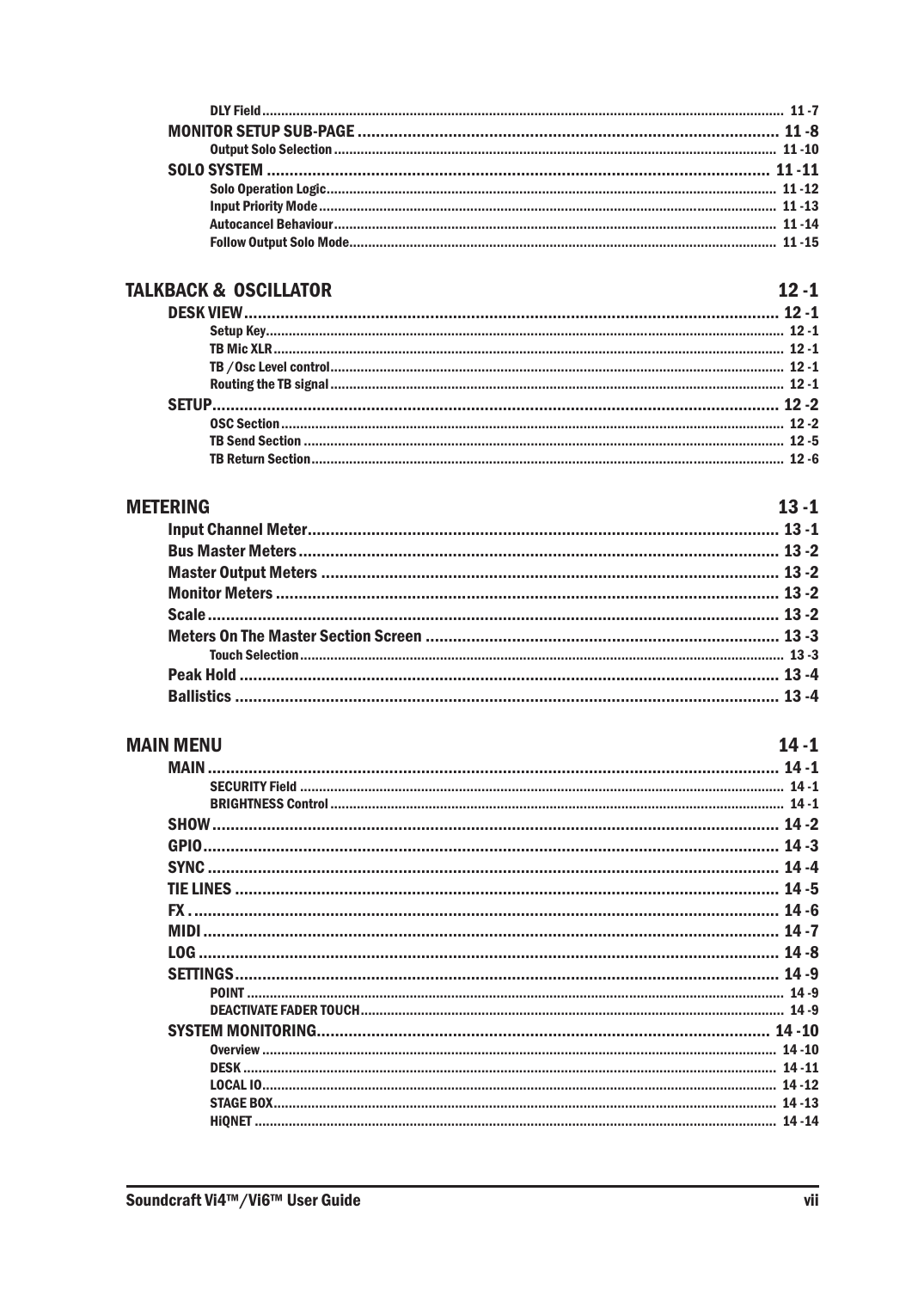| <b>SNAPSHOTS AND CUES</b>                                                    | $15 - 1$ |
|------------------------------------------------------------------------------|----------|
|                                                                              |          |
|                                                                              |          |
|                                                                              |          |
|                                                                              |          |
|                                                                              |          |
|                                                                              |          |
|                                                                              |          |
|                                                                              |          |
|                                                                              |          |
|                                                                              |          |
|                                                                              |          |
|                                                                              |          |
|                                                                              |          |
|                                                                              |          |
|                                                                              |          |
|                                                                              |          |
|                                                                              |          |
|                                                                              |          |
|                                                                              |          |
|                                                                              |          |
|                                                                              |          |
| <b>GPIO</b>                                                                  | $16 - 1$ |
|                                                                              |          |
|                                                                              |          |
|                                                                              |          |
|                                                                              |          |
|                                                                              |          |
|                                                                              |          |
|                                                                              |          |
| <b>SOUNDCRAFT FaderGlow ™</b>                                                | $17 - 1$ |
|                                                                              |          |
|                                                                              |          |
|                                                                              |          |
|                                                                              |          |
| <b>COPY, PASTE &amp; LIBRARIES</b>                                           | $18 - 1$ |
|                                                                              |          |
|                                                                              |          |
|                                                                              |          |
|                                                                              |          |
|                                                                              |          |
|                                                                              |          |
|                                                                              |          |
| COPYING A BUS MASTER INCLUDING ALL CHANNEL SEND LEVELS  18 - 3               |          |
|                                                                              |          |
| BUS OUTPUT COPY: ITEMS NOT INCLUDED IN COPY WITH SEL BUTTON  18 - 4          |          |
|                                                                              |          |
| EXAMPLE: COPYING A WHOLE CHANNEL, INCLUDING THE 'IN1 PATCH' PARAMETER 18 - 4 |          |
|                                                                              |          |
|                                                                              |          |
|                                                                              |          |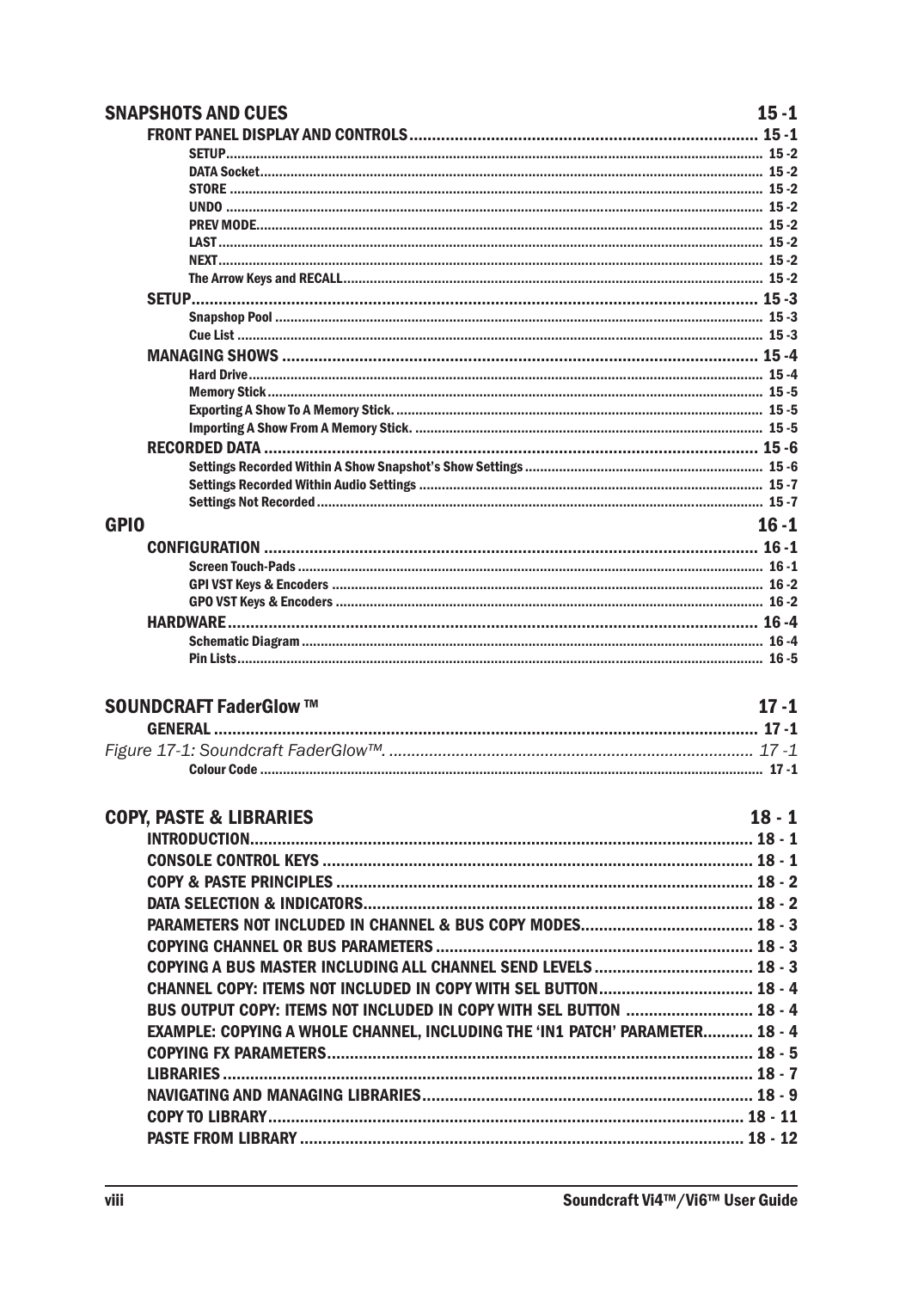|             | SOUNDCRAFT Vi4™/Vi6™ FEATURES AND SPECIFICATIONS                      | $19 - 1$ |
|-------------|-----------------------------------------------------------------------|----------|
|             |                                                                       |          |
|             |                                                                       |          |
|             |                                                                       |          |
|             |                                                                       |          |
|             |                                                                       |          |
|             |                                                                       |          |
|             |                                                                       |          |
|             |                                                                       |          |
|             |                                                                       |          |
|             |                                                                       |          |
|             |                                                                       |          |
|             |                                                                       |          |
|             |                                                                       |          |
|             |                                                                       |          |
|             |                                                                       |          |
|             |                                                                       |          |
|             |                                                                       |          |
|             |                                                                       |          |
|             |                                                                       |          |
|             |                                                                       |          |
|             |                                                                       |          |
|             |                                                                       |          |
|             |                                                                       |          |
|             | Vi Processor™ Card                                                    | $20 - 1$ |
|             |                                                                       |          |
|             |                                                                       |          |
|             |                                                                       |          |
|             |                                                                       |          |
|             |                                                                       |          |
|             |                                                                       |          |
|             |                                                                       |          |
|             |                                                                       |          |
|             |                                                                       |          |
|             |                                                                       |          |
|             |                                                                       |          |
|             |                                                                       |          |
|             |                                                                       |          |
|             |                                                                       |          |
|             |                                                                       |          |
|             |                                                                       |          |
|             |                                                                       |          |
|             |                                                                       |          |
| <b>MIDI</b> |                                                                       | $21 - 1$ |
|             |                                                                       |          |
|             |                                                                       |          |
|             |                                                                       |          |
|             | Main Menu -MIDI page open & Transmit Device IDs list selected  21 - 4 |          |
|             |                                                                       |          |